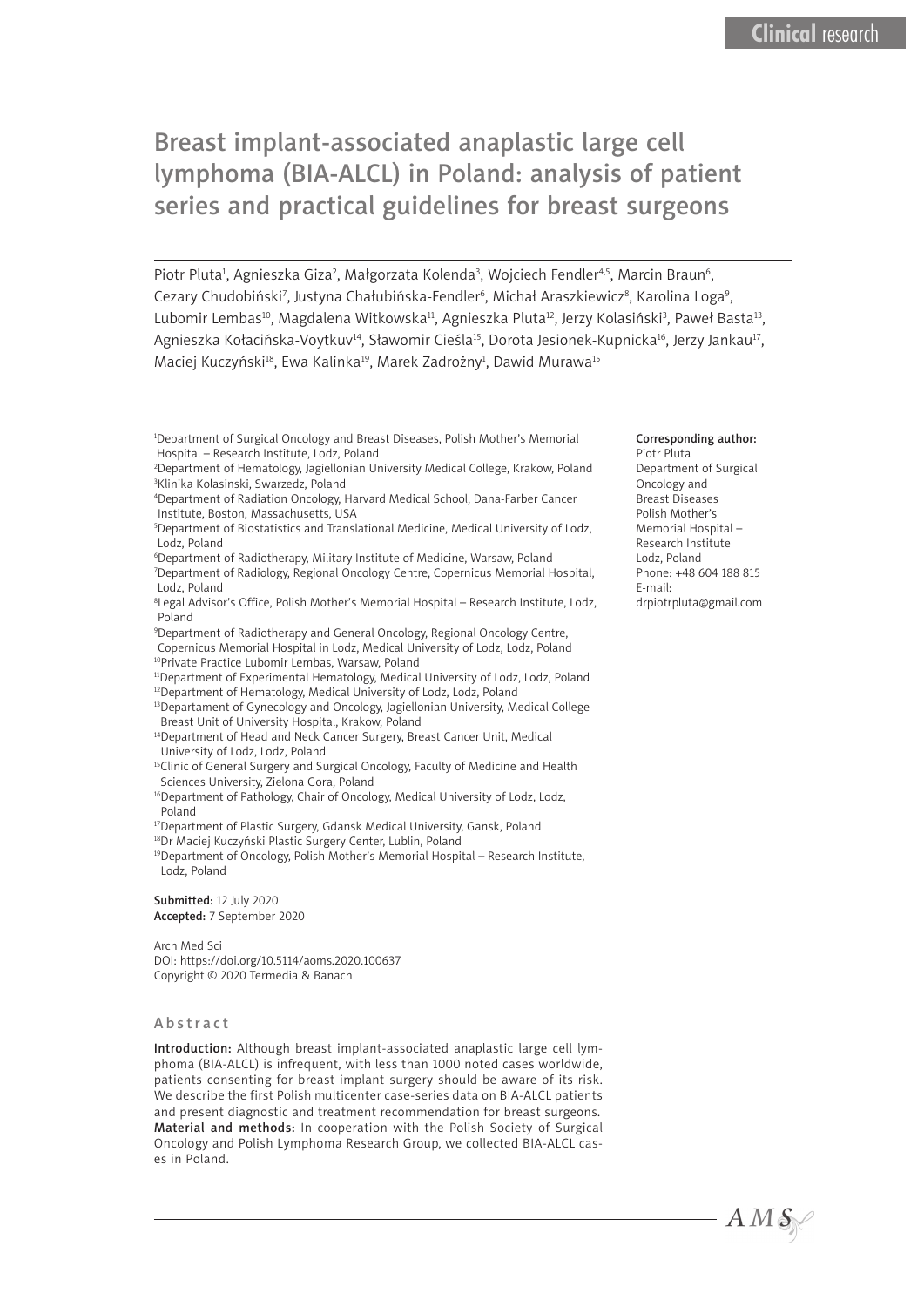P. Pluta, A. Giza, M. Kolenda, W. Fendler, M. Braun, C. Chudobiński, J. Chałubińska-Fendler, M. Araszkiewicz, K. Loga, L. Lembas, M. Witkowska, A. Pluta, J. Kolasiński, P. Basta, A. Kołacińska-Voytkuv, S. Cieśla, D. Jesionek-Kupnicka, J. Jankau, M. Kuczyński, E. Kalinka, M. Zadrożny, D. Murawa

Results: We retrospectively reviewed clinical data of seven BIA-ALCL patients, diagnosed between July 2013 and November 2019. The median time from implant placement to the first BIA-ALCL symptoms was 65 months (range: 33–96 months). All the patients were exposed to textured implants at presentation. Capsulectomy with implant removal was performed in all the patients with immediate reimplantation in 2 cases. In a median follow-up of 19 months (range 5-81 months), there was no recurrence and all the patients stayed alive. Between 2013 and 2019, the incidence of BIA-ALCL in Polish female population age 30 and above ranged from 0 to 0.021/100 000/year. Conclusions: BIA-ALCL is scarce in the Polish population. In a short-term follow-up, patients' prognosis remains excellent. Due to the withdrawal of roughly textured implants from the market and the exclusion of likely the most potent etiologic factor, it might be expected that the incidence of BIA-ALCL will become even rarer.

Key words: guidelines, incidence, breast implants, breast lymphoma, breast implant-associated anaplastic large cell lymphoma.

### Introduction

Silicone implants and expanders are commonly used in aesthetic and reconstructive breast surgery. Every year, plastic surgeons perform over 1.8 million breast augmentations globally, which makes this procedure the most common in the whole surgical esthetic panel [1]. Implant-based reconstructions have become a leading technique in both risk-reducing mastectomies and postcurative mastectomies, surpassing in number autologous breast reconstructions [2, 3]. The wide acceptance of silicon prostheses is based on the data supporting their health harmlessness. In the past, main concerns considered the risk of breast cancer in implant-exposed patients. It resulted from the data on the carcinogenetic role of polyurethane breakdown products in animal models, which undermined the safety of silicone polyurethane (PU) coated implants [4, 5]. These effects have never been proved in humans and until recently, breast implants were considered as causally unrelated to malignancies.

In 1997 Keech and Creech presented a case of a female patient after breast augmentation with an anaplastic large cell lymphoma (ALCL) mass in proximity to the saline-filled implant [6]. Since then, growing numbers of patients have proved the link between breast implants and ALCL in surrounding tissues. In 2016, the WHO classification separated breast implant-associated anaplastic large cell lymphoma (BIA-ALCL) as a novel disease entity [7]. This malignancy, by definition, belongs to the non-Hodgkin lymphomas and results from the clonal proliferation of T-cells in peri-implant fluid or the fibrous capsule. Histologically BIA-ALCL represents large pleomorphic cells, immunepositive for CD30 T-cell antigens and negative for ALK proteins [8]. Prognosis in BIA-ALCL is favorable with 90% 5-year overall survival; however, in approximately 15% of cases it extends beyond the

breast, invading regional lymph nodes or occasionally forming distant metastases [9]. This outcome is similar to the skin ALCL but is in contrast to the systemic ALK-negative ALCL [10, 11].

According to the American Society of Plastic Surgeons, 888 cases of BIA-ALCL were reported worldwide at the beginning of 2020, which makes BIA-ALCL a very uncommon disease compared to breast cancer and even to primary breast lymphomas [12, 13]. The estimated prevalence of ALCL in the general population ranges from 1 to 9 per 100 000 people [14]. The risk of ALCL located in the breast is much higher in women with implants compared to women with no implants or implant history. In 2018 de Boer *et al.* estimated the odds ratio of breast ALCL as 421.8 (95% CI: 52.6–3385.2;  $p$  < 0.001) for patients with breast implants [15]. Therefore, breast surgeons need information about the incidence of BIA-ALCL and practical guidance on how to diagnose and treat such patients. It is also patients' right to be informed of the risk of BIA-ALCL while consenting for breast implant surgery [16, 17]. Likewise, patients exposed to rough surface implants expect surgeons' advice, as, since 2018, pharmaceutical companies have been recalling the macro-textured implants due to the increased risk of BIA-ALCL [17, 18].

The multidisciplinary character and rarity of this disease require a national task force for data collection and advice service. Herein, we describe the first Polish multicenter case-series data of BIA-ALCL patients and present diagnostic and treatment recommendation for breast surgeons.

### Material and methods

To collect the data of all BIA-ALCL patients in Poland, we addressed our search request directly to the members of the Polish Society of Surgical Oncology, the Polish Society of Plastic, Reconstructive and Aesthetic Surgery and the Extranodal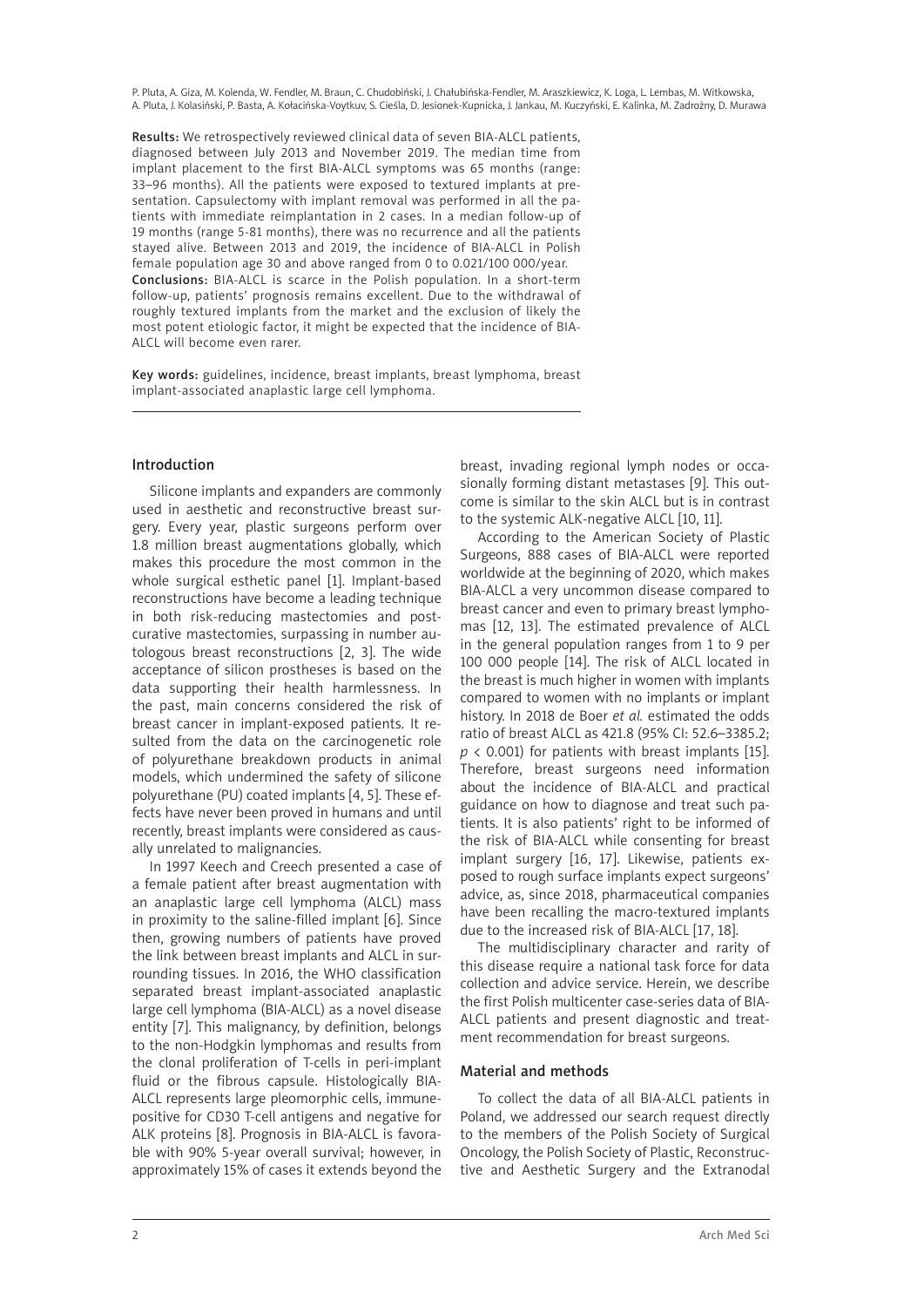Section of Polish Lymphoma Research Group, collecting BIA-ALCL cases in Poland. Additionally, we discussed this project with Polish hematopathologists during the Lymphoma Forum of Excellence – Pathology in Warsaw, on June  $7<sup>th</sup>$  to  $8<sup>th</sup>$ , 2019.

The study includes BIA-ALCL cases reported until March 2020. The survey contained questions about clinical data and types of implants. Stage of the disease was determined according to the TNM staging system for solid cancer and the Ann Arbor system for non-Hodgkin lymphomas [9, 19]. The follow-up data were obtained in March 2020 via phone calls.

The median time to BIA-ALCL occurrence was established from the implant insertion (the definitive implantation before diagnosis if multiple surgeries) to the first lymphoma symptoms. Median follow-up was assessed from the final surgical intervention for BIA-ALCL purposes to the last observation.

BIA-ALCL incidence was estimated in the female population age 30 and above, based on the data provided by Statistics Poland [20].

The Bioethics Committee of District Medical Council in Lodz has approved this study.

## Results

We identified seven BIA-ALCL patients, diagnosed between July 2013 and November 2019. Median age at diagnosis was 46 (range: 30–64 years). Table I summarizes characteristics of the patients. The numbering of cases in the text refers to those in the table. Case 4 has previously been published [21].

All the patients were exposed to textured implant surgery for aesthetic or reconstructive purposes (5 and 2 patients, respectively). Breast reconstructions were performed using multiple types of implants. The manufacturers of implants associated with BIA-ALCL (the last implant before the symptoms in numerous exposures) were Allergan (5 cases including McGhan), and Mentor and Silimed in 1 patient each.

One patient with multiple implant exposure (case 4) had direct-to-implant immediate reconstruction after prophylactic mastectomy, resulting in a sequence of unsatisfactory outcomes, capsular contracture and ruptures. These complications required multiple revisions using Nagor, Mentor, McGhan and Allergan implants. Finally, bilateral capsulectomies and implants' replacement with Polytech were performed. The postoperative pathological assessment revealed BIA-ALCL in the unilateral breast, restricted to the capsule and peri-implant fluid. The patient refused any further treatment.

The second patient with multiple textured devices (case 6) underwent 2-stage breast reconstruction, in which both the expander and the implant had the same textured surface by Allergan. She was the only patient with breast cancer history in our series.

Median time from implant placement to the first BIA-ALCL symptoms was 65 months (range: 33–96 months). In 4 out of 7 patients, unilateral breast swelling was the single symptom at presentation and in one it was accompanied by breast pain. Altogether, breast pain was reported by three patients. The remaining loco-regional symptoms included palpable mass in the breast or axilla and capsular contracture. One patient presented systemic symptoms such as weakness, fever, dyspnea and lymphadenopathy.

In pre-treatment imaging workup, breast ultrasound (US) confirmed peri-implant seroma in all the patients. Additionally, in 3 cases, breast magnetic resonance imaging (MRI) was performed; in three cases, the images were misinterpreted. In one case, MRI described suspicious capsule thickening which proved to be inflammation in final pathology. In 2 patients implants assumed to have ruptured were intact at the surgery. Increased 18-fluorodeoxyglucose (FDG) uptake in the breast or axillary lymph nodes was detected in 3 cases out of 4 preoperative positron emission tomography/computed tomography (PET/CT) imaging.

Ultrasound-guided fine-needle aspiration (FNA) biopsy was performed in 4 patients, and in all the cases, cytology, supplemented by immunocytochemical staining, revealed BIA-ALCL cells. The flow cytometry analysis confirmed the diagnosis in 1 case. The patient with systemic adenopathy underwent surgical biopsy of the neck lymph nodes, which established the diagnosis. In two cases, BIA-ALCL was revealed incidentally in the routine histopathology of postoperative specimens.

Primary surgery was performed in all the patients, excluding the patient with systemic symptoms and advanced disease, who had received preoperative chemotherapy followed by high-dose chemotherapy supported by autologous stem cell transplantation. Capsulectomy with implant removal was performed in all the cases; in 5, it was a bilateral intervention, and in two a unilateral one. In two instances, immediate reimplantation was performed. Axillary node biopsy was complemented in two cases. One patient underwent re-excision of the breast wound due to the falsepositive postoperative PET/CT scans. Adjuvant chemotherapy was administered in one patient.

In a median follow-up of 19 months (range: 5–81 months), there was no recurrence, and all the patients stayed alive. Figure 1 demonstrates an exemplary clinical presentation.

Between 2013 and 2019, the annular incidence of BIA-ALCL among 100 000 women age 30 and above ranged between 0 and 0.021. Table II shows the detailed data.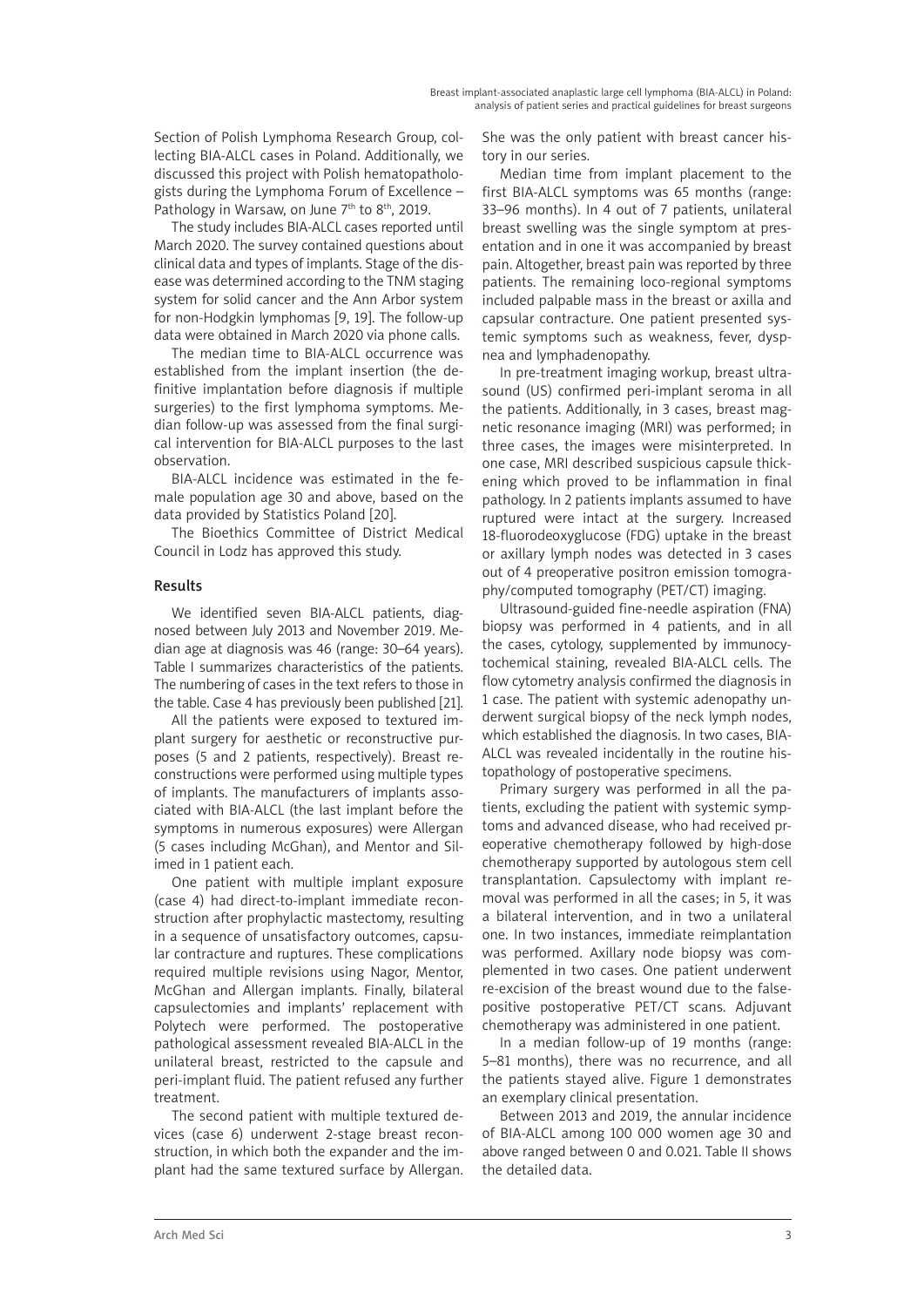| Parameter                    | Case                                                                                                                                    | Case 2                                                                        | Case:                                                | Case 4                                                                         | S<br>Case                                                                                  | o<br>Case                                                                                                                                    | L<br>Case                                      |
|------------------------------|-----------------------------------------------------------------------------------------------------------------------------------------|-------------------------------------------------------------------------------|------------------------------------------------------|--------------------------------------------------------------------------------|--------------------------------------------------------------------------------------------|----------------------------------------------------------------------------------------------------------------------------------------------|------------------------------------------------|
| Date of diagnosis            | 2013.07                                                                                                                                 | 2016.11                                                                       | 2018.05                                              | 2018.09                                                                        | 2018.11                                                                                    | 2019.04                                                                                                                                      | 2019.11                                        |
| Age at diagnosis             | 44                                                                                                                                      | 50                                                                            | $\overline{50}$                                      | 59                                                                             | 34                                                                                         | 46                                                                                                                                           | 64                                             |
| Implant type/<br>surface     | McGhan (Allergan)/<br>textured                                                                                                          | Allergan/textured                                                             | Silimed/textured                                     | Allergan/textured                                                              | Mentor/textured                                                                            | Allergan/textured                                                                                                                            | Allergan/textured                              |
| Type of surgery              | Augmentation                                                                                                                            | noi.<br>Augmentat                                                             | Augmentation                                         | to implant reconstruction<br>mastectomy with direct<br>Bilateral prophylactic- | Augmentation                                                                               | Delayed reconstruction<br>(expander/implant)                                                                                                 | Augmentation                                   |
| Time to BIA-ALCL<br>[months] | 36                                                                                                                                      | 96                                                                            | 72                                                   | 33                                                                             | 60                                                                                         | 65                                                                                                                                           | 77                                             |
| Locoregional<br>symptoms     | Breast pain, breast tumor,<br>suspicious axillary lymph<br>nodes (see below)                                                            | (capsular contracture)<br>shape deformity<br>and<br>Breast pain               | Increasing breast<br>edema                           | Moderate breast edema                                                          | Increasing breast<br>edema and pain                                                        | Increasing breast<br>edema                                                                                                                   | Increasing breast<br>edema                     |
| symptoms<br>Systemic         | bilateral axillary and neck<br>Weakness, fever, dyspnea,<br>lymphadenopathy                                                             | None                                                                          | None                                                 | None                                                                           | None                                                                                       | None                                                                                                                                         | None                                           |
| Breast ultrasound            | in capsule; pathological<br>pathological mass<br>Breast seroma;<br>axillary nodes                                                       | Breast seroma                                                                 | Breast seroma                                        | lymph node enlargement<br>Breast seroma; capsule<br>thickening; axillary       | Breast seroma                                                                              | Breast seroma                                                                                                                                | Breast seroma                                  |
| resonance (MRI)<br>Magnetic  | Not done                                                                                                                                | implant rupture<br>Breast seroma;                                             | capsule thickening<br>Breast seroma;                 | Not done                                                                       | Not done                                                                                   | Implant rupture                                                                                                                              | Not done                                       |
| Pre-treatment<br>PET/CT      | Active (breast and axillary<br>nodes)                                                                                                   | Not done                                                                      | Negative                                             | Not done                                                                       | Active (breast<br>and nodes)                                                               | Active (breast)                                                                                                                              | Not done                                       |
| Pre-treatment<br>biopsy      | ipsilateral axillary lymph<br>nodes: ALCL ALK(-)<br>Surgical biopsy of                                                                  | Not done                                                                      | confirmed in fluid<br>BIA-ALCL<br>(FNA)              | Not done                                                                       | BIA-ALCL confirmed in<br>fluid (FNA)                                                       | <b>BIA-ALCL</b> confirmed<br>in fluid (FNA)                                                                                                  | confirmed in fluid<br>BIA-ALCL<br>(FNA)        |
| Treatment                    | followed by bone marrow<br>High-dose chemotherapy<br>transplantation. Bilateral<br>capsulectomy with<br>implant removal<br>in remission | removal adjuvant<br>chemotherapy<br>with implant<br>capsulectomy<br>Bilateral | capsulectomy<br>with implant<br>Bilateral<br>removal | re-implantation; axillary<br>Bilateral capsulectomy,<br>lymph nodes biopsy     | Bilateral capsulectomy<br>with implant removal,<br>axillary lymph nodes<br>surgical biopsy | muscle) (2) See below<br>positive tissues (part<br>Re-excision of PET/CT<br>of pectoralis major<br>Capsulectomy with<br>implant removal (1). | re-implantation<br>capsulectomy;<br>Unilateral |
| Post-op pathology            | Negative                                                                                                                                | BIA-ALCL confirmed<br>in capsule                                              | Negative                                             | Lymph node negative<br>in capsule and fluid;<br><b>BIA-ALCL</b> confirmed      | in capsule and effusion<br><b>BIA-ALCL</b> confirmed                                       | BIA-ALCL confirmed<br>in capsule (1)                                                                                                         | 13774630                                       |
| TNM (stages)                 | T4N2M1 (IV)                                                                                                                             | T2NOMO (IB)                                                                   | TINOMO (IA)                                          | Negative (2)                                                                   | in capsule and effusion<br><b>BIA-ALCL</b> confirmed                                       | TINO (IA)                                                                                                                                    | T3NO (IC)                                      |
| Ann Arbor staging            | $\geq$                                                                                                                                  | щ                                                                             | 쁘                                                    | 쁘                                                                              | 트                                                                                          | 쁘                                                                                                                                            | 쁘                                              |
| Follow-up [months]           | $\approx$                                                                                                                               | $\overline{4}$                                                                | 23                                                   | $\overline{0}$                                                                 | $\Box$                                                                                     | $\overline{12}$                                                                                                                              | 5                                              |

P. Pluta, A. Giza, M. Kolenda, W. Fendler, M. Braun, C. Chudobiński, J. Chałubińska-Fendler, M. Araszkiewicz, K. Loga, L. Lembas, M. Witkowska, A. Pluta, J. Kolasiński, P. Basta, A. Kołacińska-Voytkuv, S. Cieśla, D. Jesionek-Kupnicka, J. Jankau, M. Kuczyński, E. Kalinka, M. Zadrożny, D. Murawa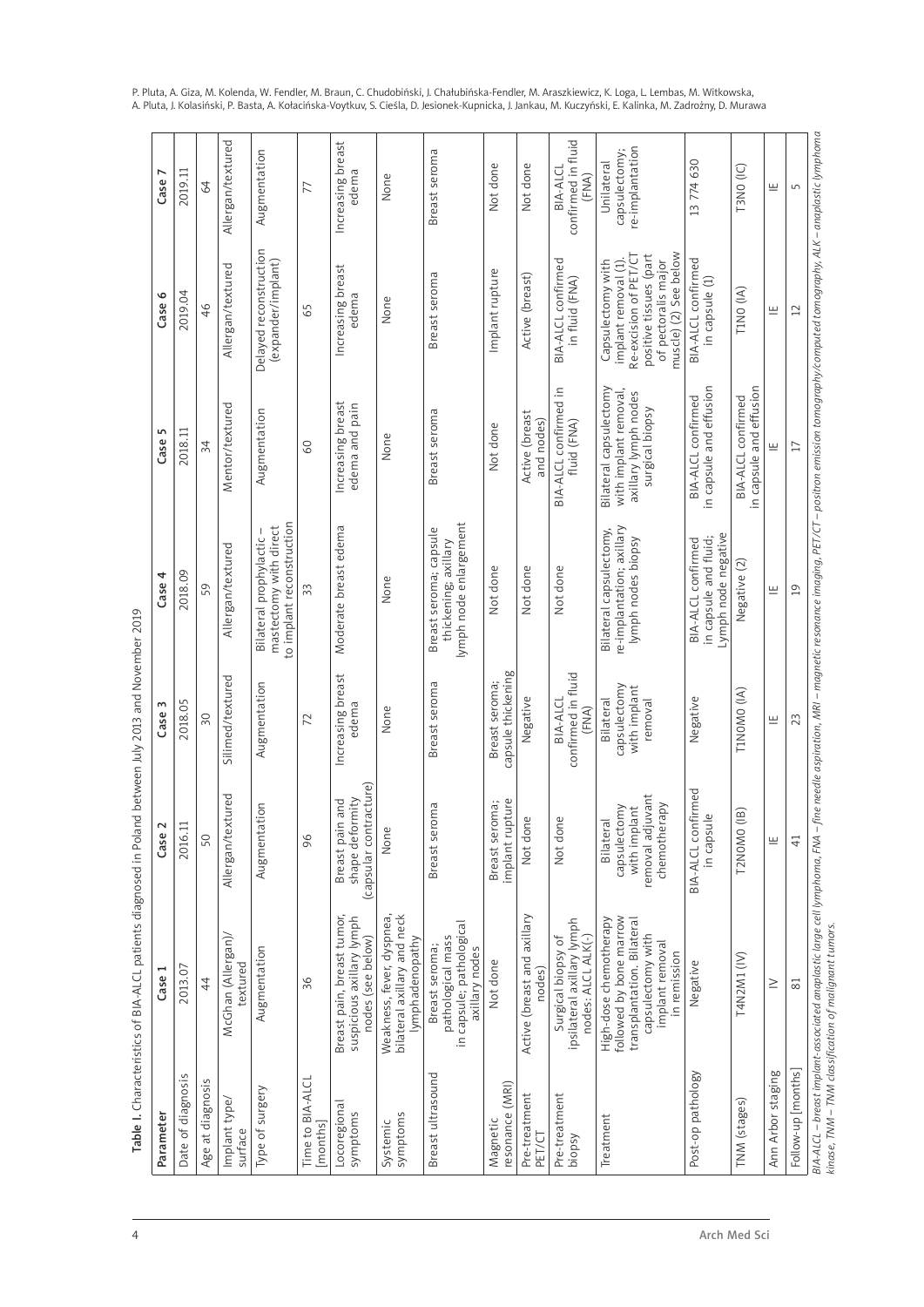Breast implant-associated anaplastic large cell lymphoma (BIA-ALCL) in Poland: analysis of patient series and practical guidelines for breast surgeons













Figure 1. A patient with breast implant-associated anaplastic cell lymphoma (BIA-ALCL) (case 3). A thirty-year-old woman reported rapidly increasing swelling of the right breast (A). She negated other complaints. Six years earlier, she underwent bilateral augmentation with Silimed textured implants. Breast ultrasound revealed peri-implant seroma formation. Magnetic resonance imaging confirmed effusion layer 45 mm in width, covering the right implant; additionally, thickening of the fibrous capsule (white arrow) was noticed (B). Peri-implant layer on the left breast did not exceed 5 mm. Hematoxylin and eosin staining of effusion smear disclosed the presence of large lymphoid cells, with irregular nuclei (black arrows) (C). Numeous atypical cells showed intense positive CD30 immunocytochemical staining (black arrows) (D). Preoperative positron emission tomography scans were negative. The patient underwent bilateral implants removal with capsulectomies and breast reductions. The peri-implant fibrous capsules were sent intact for pathological assessment (E). The postoperative pathology did not disclose lymphoma invasions in either capsule, which settles the case to the stage IA according to the TNM classification and to IE in Ann Arbor staging for non-Hodgkin lymphomas [9, 17]. No adjuvant treatment was administrated. In 23 months of follow-up, the patient has remained recurrence-free; she has selected no other breast esthetics surgery (F)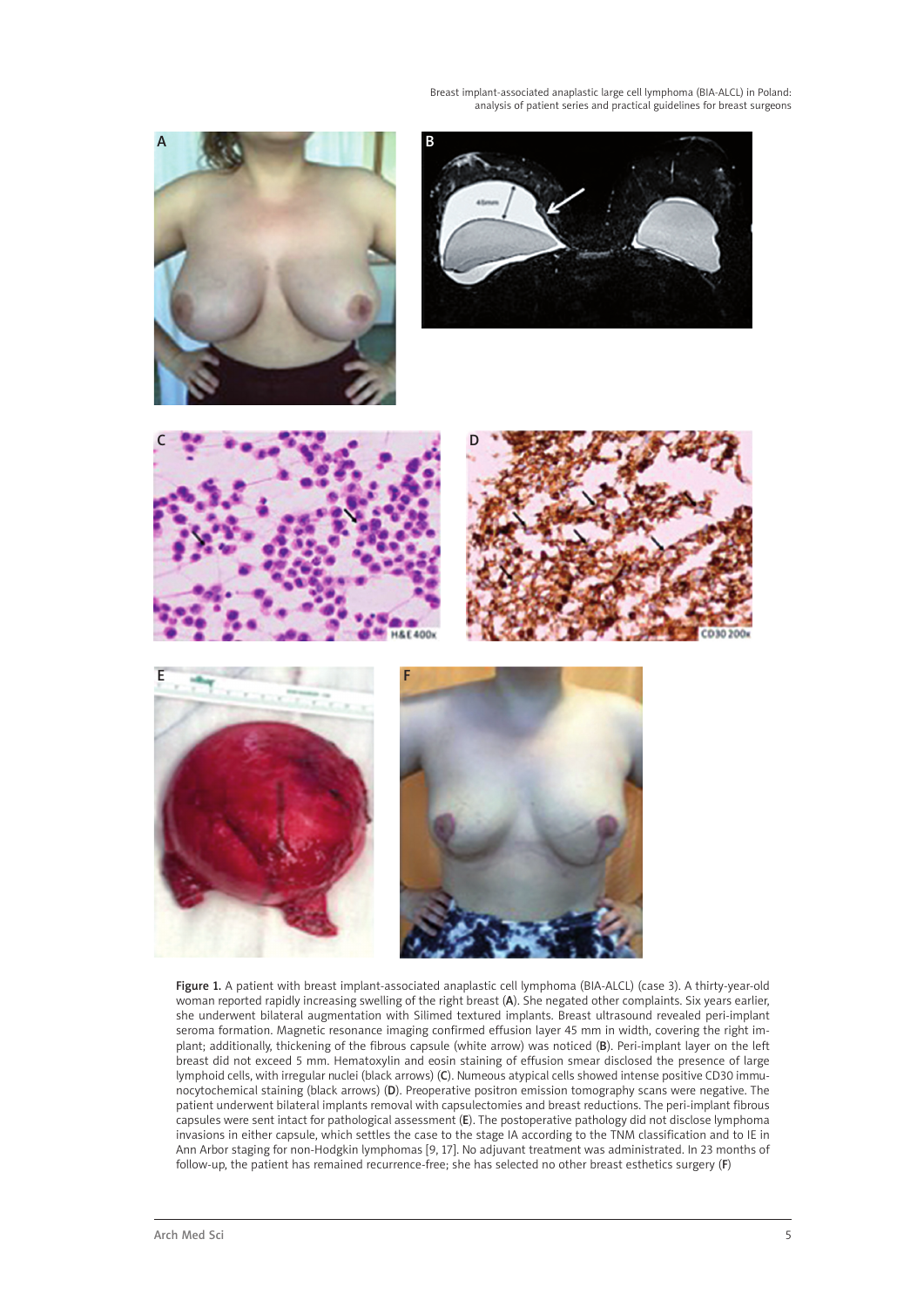P. Pluta, A. Giza, M. Kolenda, W. Fendler, M. Braun, C. Chudobiński, J. Chałubińska-Fendler, M. Araszkiewicz, K. Loga, L. Lembas, M. Witkowska, A. Pluta, J. Kolasiński, P. Basta, A. Kołacińska-Voytkuv, S. Cieśla, D. Jesionek-Kupnicka, J. Jankau, M. Kuczyński, E. Kalinka, M. Zadrożny, D. Murawa

Table II. Annular incidence of BIA-ALCL in Polish female population age 30 and above between 2013 and 2019. Denominators retrieved from Statistics Poland [16]. Data for 2019 carried forward from 2018 as it is still unavailable

| Variable                                      |            |      |                                                        | Year  |      |       |            |
|-----------------------------------------------|------------|------|--------------------------------------------------------|-------|------|-------|------------|
|                                               | 2013       | 2014 | 2015                                                   | 2016  | 2017 | 2018  | 2019       |
| Number of patients<br>diagnosed with BIA-ALCL |            | 0    | $\Omega$                                               |       |      |       |            |
| Number of women 30+                           | 13 242 889 |      | 13 381 205 13 499 544 13 609 743 13 696 945 13 774 630 |       |      |       | 13 774 630 |
| Incidence                                     | 0.007      |      | $\Omega$                                               | 0.007 |      | 0.014 | 0.021      |

*BIA-ALCL – breast implant-associated anaplastic large cell lymphoma [18].*

### Discussion

Current studies indicate that the textured surface of the implant and bacterial contamination contribute to BIA-ALCL pathogenesis [22]. Compared to the smooth implants, the rough outer shell of the implants gives beneficial conditions for bacterial attachment and growth, which triggers the host chronic inflammatory response [23]. Consequently, the sustained T-cell activation may promote aberrant clones, leading to symptomatic BIA-ALCL [24].

The study of Loch-Wilkinson *et al.* confirmed that the higher surface area textured implants of Biocell (Allergan) and polyurethane (Silimed) markedly increase the risk of BIA-ALCL [25]. Similarly, in our study, six of seven patients were exposed to textured implants, which corresponds with the hypothesis of a role of such a surface in BIA-ALCL genesis. Presumably, the decision to recall the aggressive-textured implants from the world markets, including the EU, will cause this disease to become even more scarce [18, 26]. Incorporating the aseptic procedure, e.g. a 14-point plan for implant placement, and further genetic research to select high-risk patients would fall within this optimistic scenario [27].

Clinical presentation of BIA-ALCL has usually developed within 7 to 10 years from implantation as unilateral breast swelling caused by spontaneous, non-inflammatory peri-prosthetic effusion [9, 22, 23]. This so-called "late and cold seroma" is not pathognomonic for BIA-ALCL, as it might result from subclinical infections or trauma [8]. Moreover, a thin liquid coating of the implant whose volume did not exceed 5–10 ml is typical and does not require further tests [9]. In our series, onset of the disease was reported earlier, in a median time of implant exposure just under 5.5 years. Besides breast enlargement, breast pain was also often a reported symptom in our series. Palpable breast mass, the second frequent symptom of BIA-ALCL described in the literature, was observed only in a stage IV patient [8, 9, 22, 23].

There are several imaging techniques in detection of a peri-implant effusion or mass, including

breast ultrasound (US), mammography, MRI, chest computed tomography (CT) and PET/CT [9, 22, 23, 28, 29]. In a retrospective study Adrada *et al.* assessed the effectiveness of these modalities in detection of effusion and mass in 44 BIA-ALCL patients [28]. Breast US and MRI achieve the highest sensitivity for effusion disclosure, exceeding 80%. Except for PET/CT, no other technique gained over 50% sensitivity in mass detection. In our study, breast US revealed excessive peri-implant effusion in all the cases. Breast MRI was performed in 3 patients but their results were misleading regarding the capsule involvement and implant ruptures. It may show that breast MRI assessment in BIA-ALCL suspicion might be challenging, which makes it an addition to the routine US rather than an alternative. Still, a preoperative MRI serves as a tool to exclude breast cancer before the initiation of BIA-ALCL treatment.

None of our patients had preoperative mammography, which might be motivated by its limited role in augmented or reconstructed breasts [30]. Although mammography is a standard tool in breast cancer screening programs, it is insufficient to distinguish effusion from the mass [28, 31]. Similarly, CT chest scans were not made during preoperative workups in our series, as this modality does not belong to the routine breast imaging.

PET/CT imaging is the method of choice in the assessment of the disease staging, treatment response and follow-up in FDG avid lymphomas [32, 33]. Notably, in BIA-ALCL, timing of PET/CT remains debatable, due to the increased risk of postbiopsy or post-surgery false-positive results [9, 33, 34]. In our study, two of three preoperative PET/CT overestimated the nodes staging. Additionally, in one case, early postoperative PET/CT showed increased FDG uptake in the pectoralis major muscle, which led to the re-excision of the breast tissues. In this case, histopathological examination did not confirm residual lymphoma, which extends the pool of PET/CT false-positive results in our series. Therefore, we conclude that preoperative PET/CT imaging should be limited to patients with locally advanced or systemic symptoms of BIA-ALCL, who would benefit from primary chemotherapy. We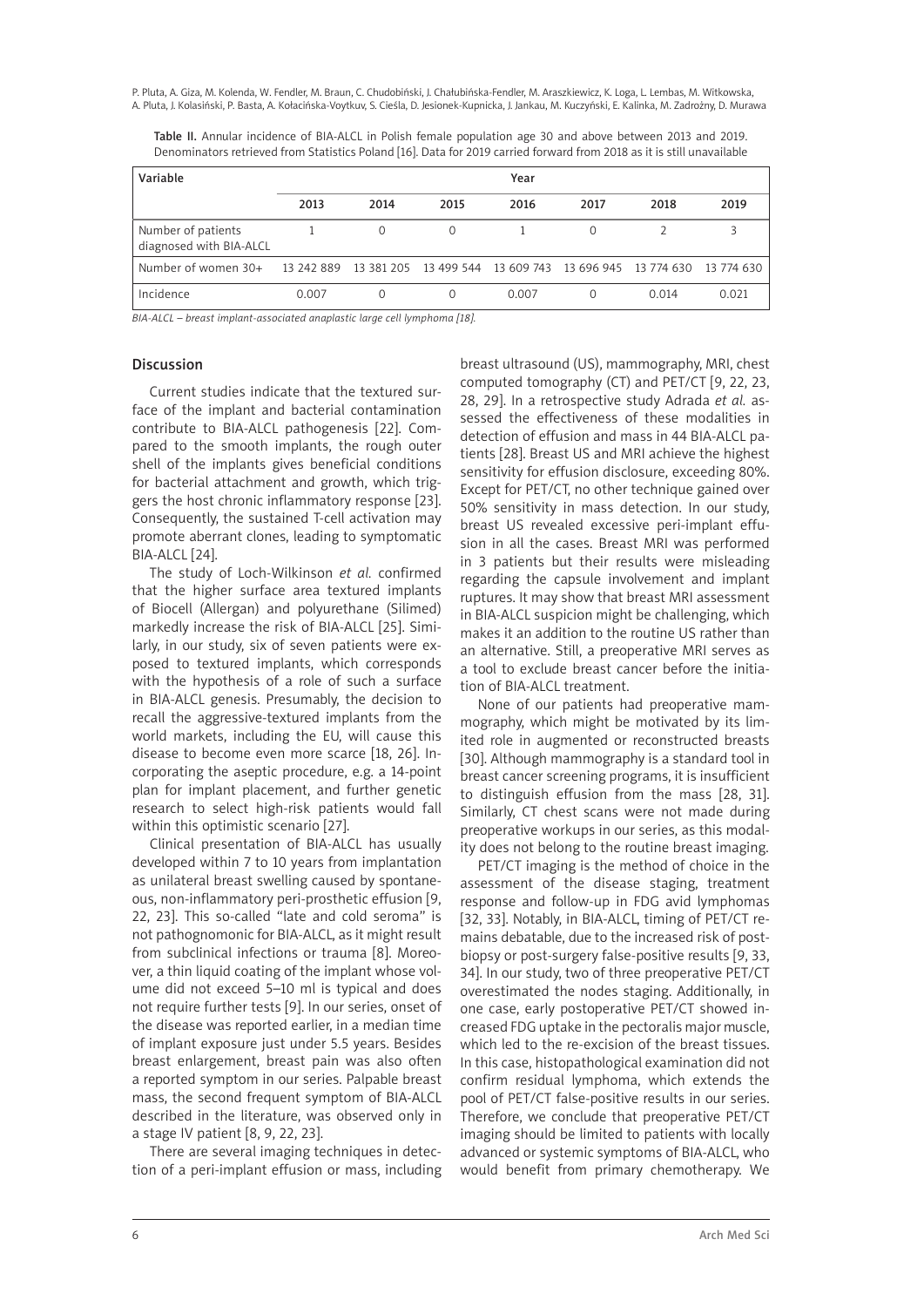recommend postoperative PET/CT imaging in all patients, after complete wound healing.

Clonal T-cells usually occur in the peri-implant effusion. Therefore, BIA-ALCL diagnosis is based on cytology with immunostaining [8]. Direct smears are likely to be insufficient for definitive diagnosis; consequently, it is necessary to aspirate about 20 to 50 ml of effusion and send it fresh to a laboratory. In our series, in 2 cases, in which effusion was collected preoperatively, this approach enabled BIA-ALCL to be diagnosed. In one case, fluid was sent for flow cytometry, which confirmed the initial diagnosis. As T-cell clonality evaluation clarifies T-cell origin of BIA-ALCL, additional molecular tests are particularly required. In uncertain morphological and immunophenotypic features, e.g. in a lymphocyte-rich seroma with few (< 10%) atypical CD30+ cells, flow cytometryor polymerase chain reaction (PCR)-based methods (e.g., gene scan analysis) allowed evaluation of clonal rearrangement [35]. Besides the benefits of molecular facilities, we share the opinion that for timely diagnosis and costs, they should be limited to the cases of equivocal cytology and immunostaining [36].

All the patients in our study underwent capsulectomy with implant removal, which is a standard treatment of BIA-ALCL [9, 22, 25, 34–39]. In most cases, the procedures were bilateral, which was dictated by esthetic reasons to maintain the symmetry or by patients' and surgeons' concerns. Still, the risk of asymptomatic BIA-ALCL in the contralateral breast is low; according to Clemens *et al.*, it is below 5% [38]. Little is known about breast reconstruction in BIA-ALCL patients.

We believe immediate breast reconstruction may be justified only in early-stage patients, who are highly determined to undergo such an approach. If a patient expects delayed breast reconstruction, exclusion of lymphoma recurrence is mandatory. Regardless of the timing of breast restoration, autologous tissue or smooth implants should be used rather than textured devices [39].

The differential diagnosis of BIA-ALCL includes systemic ALK-negative ALCL with secondary involvement of the breast. History of breast implantation is crucial. In our study, 1 patient with systemic BIA-ALCL received primary intensive chemotherapy followed by high-dose chemotherapy supported by autologous stem cell transplantation. Afterwards, she underwent surgical bilateral capsulectomies with explantations. This case emphasizes that a patient with breast implants and ALK-negative ALCL diagnosis should have a thorough breast examination, including ultrasound or MRI. Such an approach allows diagnosis of an advanced stage of BIA-ALCL, which, in addition to chemotherapy, requires surgical treatment.

There are several algorithms of BIA-ALCL treatment, which depict an optimal way from diagnosis, via the treatment to the follow-up [9, 22, 34–38, 40, 41]. They are systematically updated and may differ depending on the country-specific healthcare systems. As a consensus of the Polish task force for BIA-ALCL, we proposed 10-point guidelines for the surgeons who use breast implants in esthetics and reconstructive indications (Table III).

The main disadvantage of our study is that we did not assess the risk of BIA-ALCL in Polish population. Lack of reliable data of the number of wom-

Table III. Practical guidelines for breast surgeons for BIA-ALCL diagnosis and management

- 1. Remember that any post-implantation patient with late-onset, non-inflammatory breast swelling requires BIA-ALCL diagnostic tests
- 2. Begin the workup with breast and axillary ultrasound, and if in any doubt, send for ancillary breast MRI. Scant or minimal amount (less than 10 ml) of fluid in the peri-implant capsule is typical
- 3. In increased peri-implant effusion, perform an ultrasound-guided FNA biopsy. To avoid the implant puncture, use a blunt cannula. Try to collect at least 20 ml of fluid and send fresh for cytology without delay. Take a swab test to exclude infection
- 4. Core biopsy is mandatory if the breast mass is detected
- 5. Pinpoint your clinical suspicion of BIA-ALCL in the pathology request and contact the laboratory. Your cooperation with a pathologist will be essential to establish a proper diagnosis
- 6. Advanced BIA-ALCL patients require a multidisciplinary team approach. Promptly refer each patient with lymph node enlargement or systemic symptoms, such as fatigue, weight loss, fever and night sweats to the tertiary cancer center
- 7. In patients with local disease (peri-implant effusion and mass limited to the fibrous capsule; no pathological nodes; no systemic symptoms) perform en-bloc total capsulectomy with implant removal. Before the surgery, discuss with the patient the possibility of implant replacement with a smooth or minimally textured surface, and consider a similar approach in the contralateral breast
- 8. Submit the capsules and peri-implant fluid for definitive pathological assessment. Remember to attach full clinical data in the request (see point 5)
- 9. Regardless of the BIA-ALCL staging, an oncologist's or hematologist's advice is mandatory for all patients after the surgery. It is to consider adjuvant treatment and set the follow-up schedule

10. Please report the case to the national BIA-ALCL database or task force. In Poland: bia.alcl@ptcho.org

*BIA-ALCL – breast implant-associated anaplastic large cell lymphoma, MRI – magnetic resonance imaging, FNA – fine-needle aspiration.*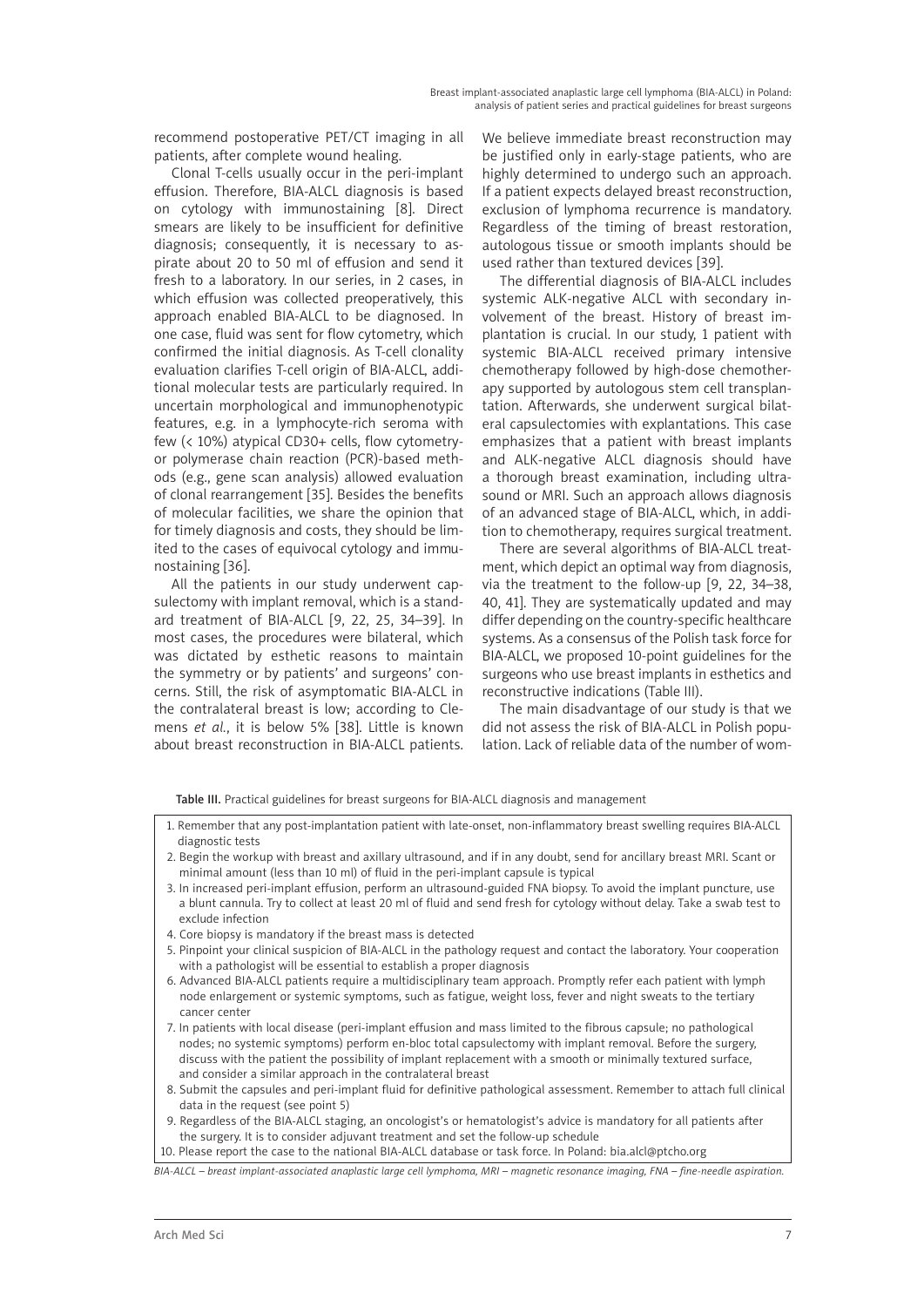P. Pluta, A. Giza, M. Kolenda, W. Fendler, M. Braun, C. Chudobiński, J. Chałubińska-Fendler, M. Araszkiewicz, K. Loga, L. Lembas, M. Witkowska, A. Pluta, J. Kolasiński, P. Basta, A. Kołacińska-Voytkuv, S. Cieśla, D. Jesionek-Kupnicka, J. Jankau, M. Kuczyński, E. Kalinka, M. Zadrożny, D. Murawa

en with breast implants in Poland was the reason. The national commercial law ensures confidentiality of the sales data, including the expanders and implants market. Furthermore, our sighting study showed insufficiency of the questionnaire survey on plastic surgery and surgical oncology centers. For these reasons, the incidence of BIA-ALCL in the Polish female population exposed to the breast implant remains unknown. Instead, we estimated the annular incidence of BIA-ALCL in the total Polish female population, excluding women under 30, whom breast implant surgery seldom concerns. In this selective group, the rate was under 0.021/100 000/year. It fulfilled the criteria of rare cancer, defined as malignancies with incidence below 6/100 000/year according to RARECARE – the project Surveillance of Rare Cancers in Europe [42, 43]. Rare cancers are a significant public health problem, as in total, their various types represent 10–24% of all tumors diagnosed in Europe – according to European Society for Clinical Oncology [44]. Although the RARECARE registry has not included BIA-ALCL, the risk of inadequate diagnosis and treatment (both under- and overtreatment) also concerns this entity. Moreover, if we consider BIA-ALCL as an iatrogenic disease, any experience of patient care as an understanding of pathogenesis is valuable to avoid such jeopardy in future. It justifies all efforts to create national BIA-ALCL registries and task forces, and boosts international research collaboration.

In conclusion, both breast augmentation and postmastectomy reconstruction are procedures improving quality of life. Oncological safety is crucial in this context. Our study confirmed that in the Polish population, BIA-ALCL remains scarce and has a generally excellent prognosis. We can foresee that due to the withdrawal of roughly textured implants from the market, and thereby exclusion of likely the most potent etiologic factor, the incidence of BIA-ALCL will decrease with time. However, it does not exempt a breast surgeon from informing patients of the risk of BIA-ALCL and further vigilance during their follow-up. We believe practical guidelines proposed in our paper will be a helpful tool to manage BIA-ALCL patients fast and safely.

### Acknowledgments

We thank Dr Guido Libondi from the Department of Surgical Oncology, Cracow, Poland and Dr Daniel Maliszewski from the Department of General Surgery and Surgical Oncology, Slupsk, Poland for participating in a preliminary sighting study.

## Conflict of interest

The authors declare no conflict of interest.

R e f e r e n c e s

- 1. International Society of Aesthetic Plastic Surgery. IAPS international survey on aesthetic/cosmetic procedures performed in 2018, https://www.isaps.org/wp-content/ uploads/2019/12/ISAPS-Global-Survey-Results-2018 new.pdf [accessed 28 May 2020].
- 2. Cemal Y, Albornoz CR, Disa JJ, et al. A paradigm shift in U.S. breast reconstruction: Part 2. The influence of changing mastectomy patterns on reconstructive rate and method. Plast Reconstr Surg 2013; 131: 320e-6e.
- 3. Panchal H, Matros E. Current trends in postmastectomy breast reconstruction. Plast Reconstr Surg 2017; 140: 7S-13S.
- 4. Scarpa C, Borso GF, Vindigni V, Bassetto F. Polyurethane foam-covered breast implants: a justified choice? Eur Rev Med Pharmacol Sci 2015; 19: 1600-6.
- 5. Castel N, Soon-Sutton T, Deptula P, Flaherty A, Parsa FD. Polyurethane-coated breast implants revisited: a 30 year follow-up. Arch Plast Surg 2015; 42: 186-93.
- 6. Keech JA Jr, Creech BJ. Anaplastic T-cell lymphoma in proximity to a saline-filled breast implant. Plast Reconstr Surg 1997; 100: 554-5.
- 7. Swerdlow SH, Campo E, Pileri SA, et al. The 2016 revision of the World Health Organization classification of lymphoid neoplasms. Blood 2016; 127: 2375-90.
- 8. Di Napoli A. Achieving reliable diagnosis in late breast implant seromas: from reactive to anaplastic large cell lymphoma. Plast Reconstr Surg 2019; 143: 15S-22S.
- 9. Clemens MW, Jacobsen ED, Horwitz SM. 2019 NCCN Consensus Guidelines on the diagnosis and treatment of breast implant-associated anaplastic large cell lymphoma (BIA-ALCL). Aesthet Surg J 2019; 39: S3-13.
- 10. Brown RA, Fernandez-Pol S, Kim J. Primary cutaneous anaplastic large cell lymphoma. J Cutan Pathol 2017; 44: 570-7.
- 11. Vose J, Armitage J, Weisenburger D; International T-Cell Lymphoma Project. International peripheral T-cell and natural killer/T-cell lymphoma study: pathology findings and clinical outcomes. J Clin Oncol 2008; 26: 4124-30.
- 12. American Society of Plastic Surgeons. BIA-ALCL Physicians Resources, https://www.plasticsurgery.org/formedical-professionals/health-policy/bia-alcl-physicianresources [accessed 28 May 2020].
- 13. Thomas A, Link BK, Altekruse S, Romitti PA, Schroeder MC. Primary breast lymphoma in the United States: 1975-2013. J Natl Cancer Inst 2017; 109: djw294.
- 14. Orphanet. https://www.orpha.net/consor/cgi-bin/OC\_Exp. php?lng=EN&Expert=98841 [accessed 17 August 2020].
- 15. de Boer M, van Leeuwen FE, Hauptmann M, et al. Breast implants and the risk of anaplastic large-cell lymphoma in the breast. JAMA Oncol 2018; 4: 335-41.
- 16. Clemens MW, Miranda RN, Butler CE. Breast implant informed consent should include the risk of anaplastic large cell lymphoma. Plast Reconstr Surg 2016; 137: 1117-22.
- 17. Cardoso MJ, Wyld L, Rubio IT, et al. EUSOMA position regarding breast implant associated anaplastic large cell lymphoma (BIA-ALCL) and the use of textured implants. Breast 2019; 44: 90-3.
- 18. French National Agency for Medicines and Health Products Safety (ANSM). Décision du 02/04/2019, https://ansm.sante.fr/Decisions/Injonctions-decisions-de-police-sanitaire-sanctions-financieres-interdictions-de-publicite-Decisions-de-police-sanitaire/ Decision-du-02-04-2019-portant-interdiction-de-misesur-le-marche-de-distribution-de-publicite-et-d-utilisation-d-implants-mammaires-a-enveloppe-macro-textu-